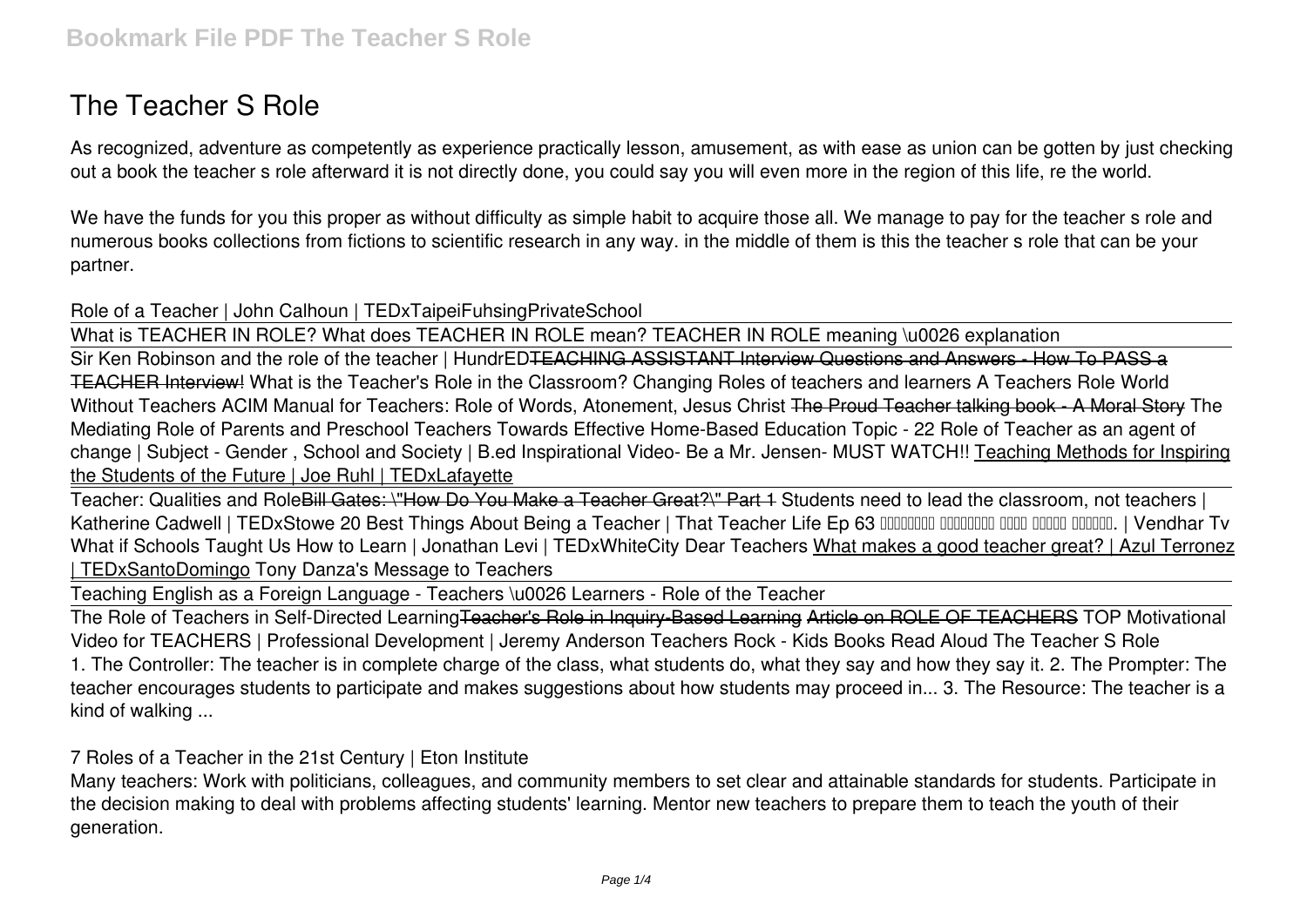## **The Duties and Objectives of Elementary School Teachers**

Teachers are best known for the role of educating the students that are placed in their care. Beyond that, teachers serve many other roles in the classroom. Teachers set the tone of their classrooms, build a warm environment, mentor and nurture students, become role models, and listen and look for signs of trouble.

**Roles of a Teacher in the Classroom - Ministry of Education**

Teachers are dedicated professionals who have a lasting impact on students. Becoming a teacher will allow you to leverage your strengths and passion as a leader in the education field. If you are...

**What Is the Role of Teachers in Education? | Work - Chron.com**

The Piagetians assigned the teacher the role to diagnose the child<sup>®</sup>s educational readiness and to ensure that he provided the environment where these needs would be met. On the other hand, Vygotsky emphasised the role that the social transmission of knowledge offers. Vygotsky believed that the child has a zone of proximal development.

**The Role of the Teacher As Seen by Piaget and Vygotsky ...**

The role of teachers in education extends past the responsibility of passing along information. As the name suggests, the primary function of the teacher includes teaching a variety of facts and ...

## **What Is the Role of Teachers in Education? | Synonym**

The role of teachers in a child's education -- and in American culture -- has fundamentally changed. Teaching differs from the old "show-andtell" practices as much as modern medical techniques differ from practices such as applying leeches and bloodletting.

**Redefining the Role of the Teacher: It's a Multifaceted ...**

The Role, Responsibilities and Boundaries of a Teacher on 28th October 2016 30th October 2016 by eduk At Educating UK, we are often asked by our learners undertaking the Level 3 Award in Education and Training (QCF) how to put into words the role and responsibilities of a teacher.

**The Role, Responsibilities and Boundaries of a Teacher ...**

The Teacher<sup>®</sup>s Role T eaching in a preschool or kindergarten classroom is challenging. It is physically demanding because there is rarely a moment to sit down. It is mentally and emotionally demanding because it requires that you be constantly alert and always searching for ways to extend the children<sup>®</sup>s discoveries and enhance their learning.

## **The Teacher's Role**

Based on the established conformity of the described constructivist models, seven teacher's roles have been defined and uniformly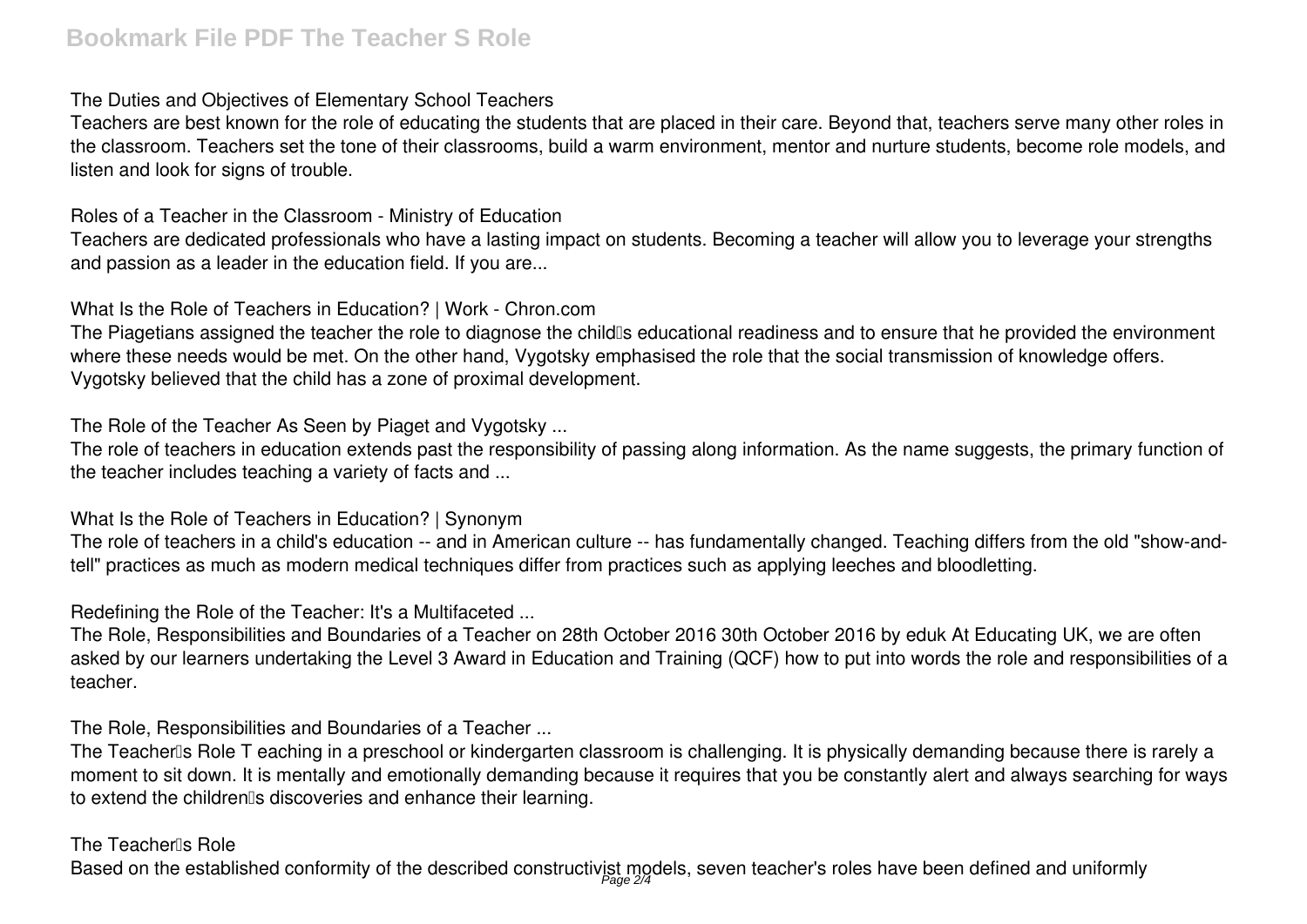formulated to provide guidance for instructor and ensure the ...

## **(PDF) Teacher's Roles to Facilitate Active Learning**

Teachers play an essential role in education, most especially in the lives of the students they teach in the classroom. What defines a teacher is his/her ability to teach students and a positive influence on them. Generally, the role of a teacher in education goes beyond teaching. In today<sup>''</sup>s world, teaching has different faces, and a teacher has to carry out the part of being an external parent, counselor, mentor, role model, and so on.

**Role of Teachers in Education | Importance of Classroom ...**

Teacher role refers to the different functions a teacher can have in a class. The role usually implies the relationship between the teacher and learner, particularly in terms of the autonomy the learner has over their learning. Example Facilitator, assessor, manager and evaluator are all teacher roles. In the classroom Teacher roles can be discussed with learners as part of learner training, along with other aspects of classes.

## **Teacher role | TeachingEnglish | British Council | BBC**

The Department of Education states that **Everybody who comes into contact with children** and their families has a role to play in safeguarding children<sup>"</sup>, with teachers being amongst those who have the most time with children and could potentially see changes in behaviour or signs of abuse.

**Teachers & Safeguarding: Your roles and responsibilities ...**

The fundamental premise of being a teacher is to add value to the learning of each student in your care. The act of teaching should be able to focus on enabling students to learn more than they...

#### **What is the role of a teacher?**

The role of a teacher is to inspire, motivate, encourage and educate learners. Learners can be of any age and from any background. However, for the purposes of this guide, teachers refer to those who educate young people of school age (roughly 4-18). Teachers serve many roles within a school environment.

#### **Teacher job description | Totaljobs**

Teachers Are Role Models A role model is a person who inspires and encourages us to strive for greatness, live to our fullest potential and see the best in ourselves. A role model is someone we admire and someone we aspire to be like.

## **Teachers Are Role Models**

Broadly speaking, the function of teachers is to help students learn by imparting knowledge to them and by setting up a situation in which students can and will learn effectively. But teachers fill a complex set of roles, which vary from one society to another and from one